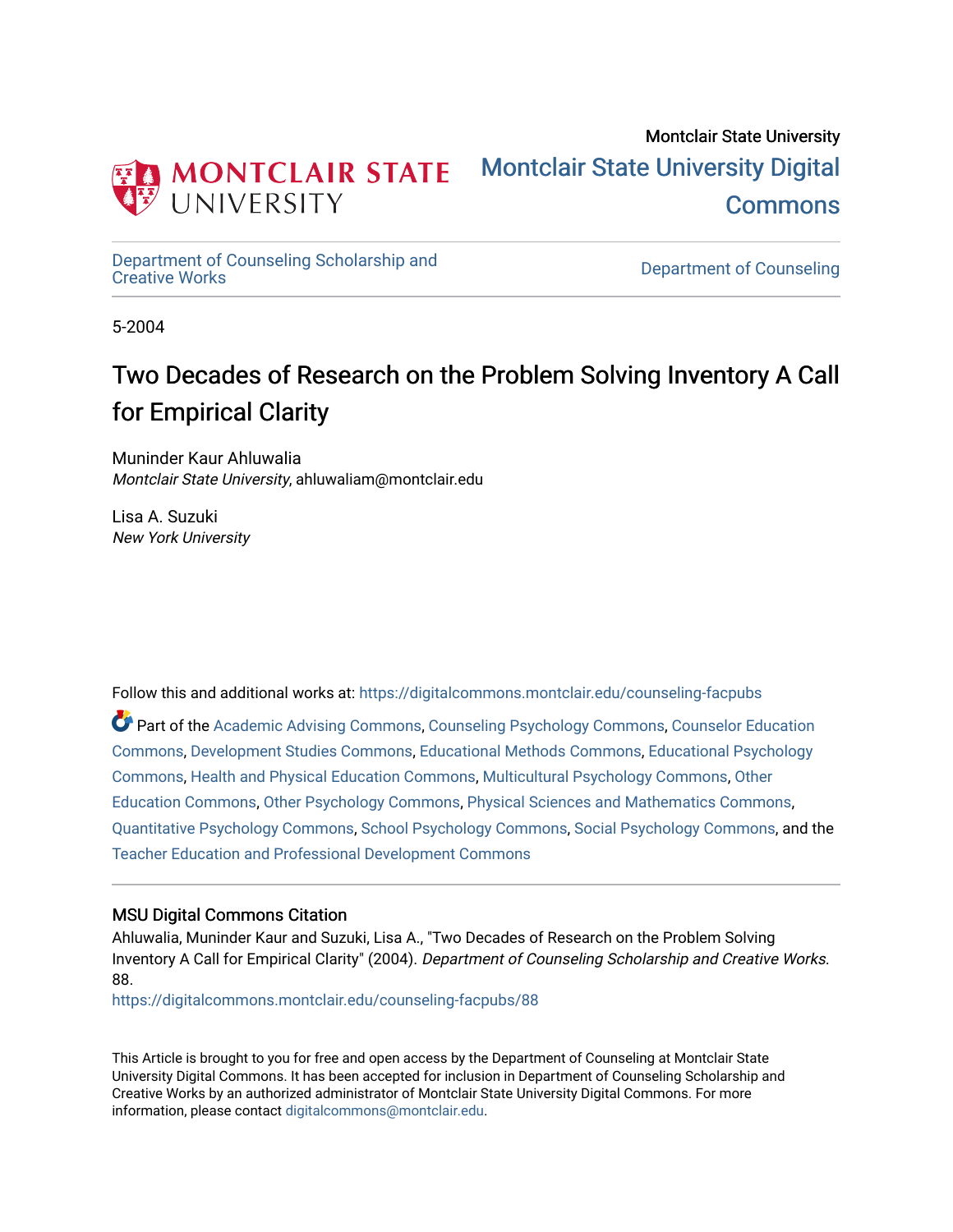**•** Reactions

## **Two Decades of Research on the Problem Solving Inventory A Call for Empirical Clarity**

Lisa A. Suzuki *New York University*

#### Muninder K. Ahluwalia *Montclair State University*

*Heppner, Witty, and Dixon's review of 2 decades of research on the Problem Solving Inventory (PSI) provides highlights of more than 120 studies relating problem-solving appraisal to psychological adjustment, physical health, coping, and educational and vocational issues. Although clearly an impressive body of literature, the level of data reported is uneven with attention to effect sizes (e.g., correlations) and sample descriptors (e.g., race/ethnicity,* n *size, gender). Acknowledging the importance of the PSI and this major review, we provide commentary on the need for a meta-analysis and the continual expansion of research on the PSI with respect to diversity issues (i.e., race/ethnicity, gender).*

Heppner, Witty, and Dixon (2004 [this issue] report in their review that the Problem Solving Inventory (PSI) (Heppner, 1998) can be used to assess problem-solving appraisal as well as generate information that can be used in the diagnosis, treatment, and evaluation of service delivery for clients with a range of psychological problems. The impressive body of literature that has evolved in the past 2 decades attests to the importance of this instrument. The PSI appears to perform in expected directions in relation to all of the psychological constructs examined (i.e., psychological adjustment, physical health, coping, and educational and vocational constructs), providing support for the validity of this instrument with respect to diverse client needs.

Our assessment of this important work focuses on the following two areas of need: applying meta-analytic procedures to empirically examine the effect sizes yielded by the studies and continued attention to diversity issues as recommended by Heppner et al. (2004).

THE COUNSELING PSYCHOLOGIST, Vol. 32 No. 3, May 2004 429-438 DOI: 10.1177/0011000003262800 © 2004 by the Society of Counseling Psychology.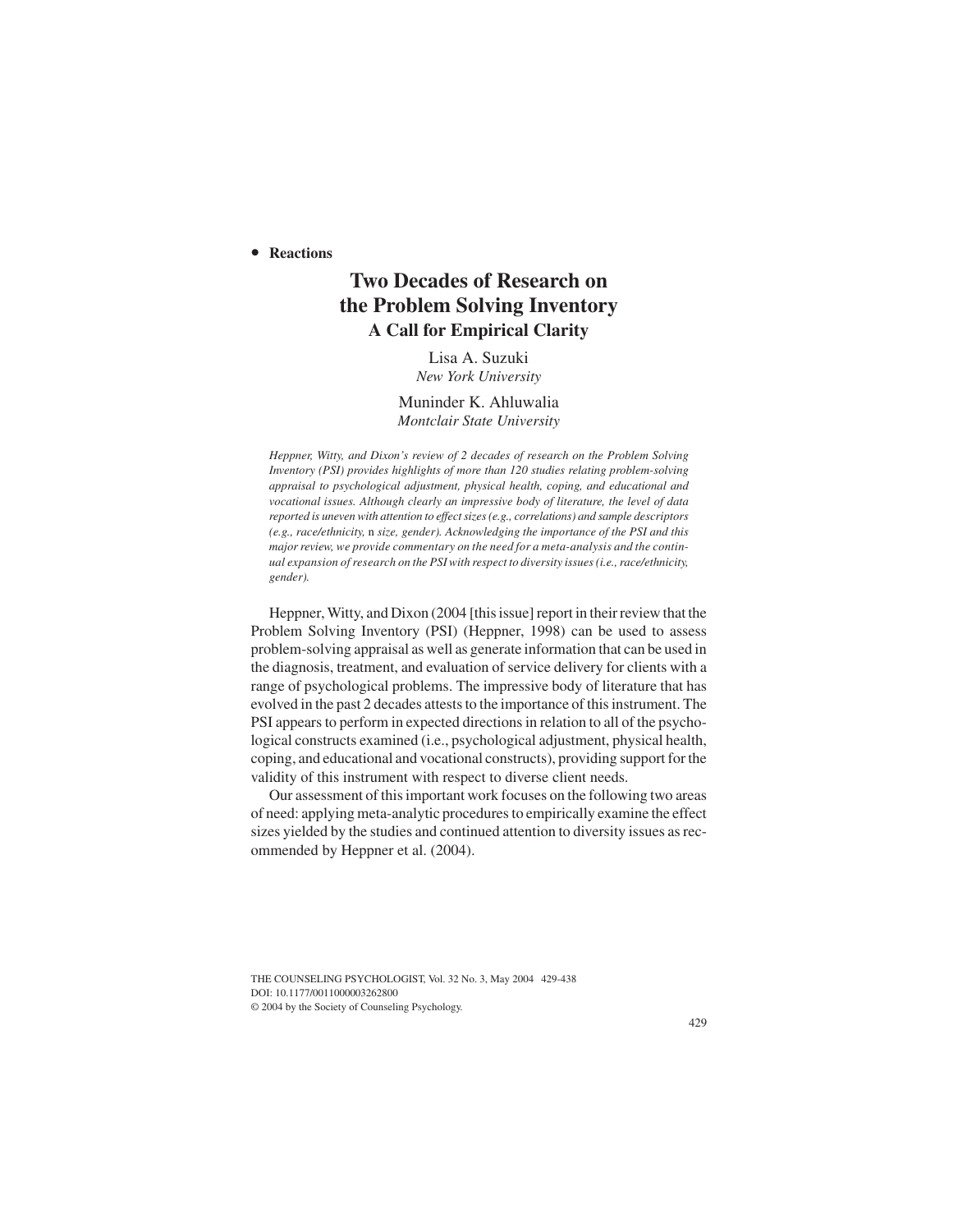#### **APPLICATION OF META-ANALYTIC PROCEDURES**

Table 1 provides a synopsis of empirical data gleaned from the review by Heppner et al. (2004). The areas delineated by the authors are provided along with the reported number of studies, description of samples, range of effect sizes when reported, and quoted summary statements from the text. It should be noted that the effect sizes were based on correlations indicated in the review. Cohen (1988) provides a general guide in evaluating effect sizes of sample weighted average correlations;  $r = .10$  is a small effect size,  $r = .30$  is a medium effect size, and *r* = .50 is a large effect size. Based on our perusal of the data provided, most of the correlational effect sizes reported fall within the medium to large range. This supports the usage of the scale and its measured relationship with respect to a variety of psychological constructs. It is important to note that the distinctions of small, medium, and large "refer to the size of the effect, but not necessarily to its importance" (Murphy  $\&$ Myors, 2004, p. 14). Although many criticize the use of meta-analytic procedures because they gloss over study differences, in the case of the PSI, it is clear that such analysis would provide better estimates of the overall relationship of scores on this measure to various psychological phenomena. The summary statements made by Heppner et al. (2004) are difficult to interpret given the absence of the empirical data and criteria on which these conclusions are based. For example, as indicated in Table 1, what constitutes a "strong" relationship versus an "association" is unclear. In their review, 4 areas are identified to have a "strong" relationship (i.e., overall psychological adjustment, depression, anxiety and worry, and coping); 11 areas are "associated" with problem-solving appraisal (i.e., general and social, eating disorders, childhood trauma, physical health, health complaints and promotion, physical health complications, reports of coping activities, using social support and social/political resources, and benefiting from applied interventions). Although some may say that these summary statements are only minor details, an effect size analysis could provide potentially greater support to a more complete understanding of the relationship between problemsolving appraisal and the psychological constructs identified by Heppner and colleagues (2004). Given the expanse of their PSI review, the authors are in a prime position to continue their work and move toward a comprehensive analysis.

#### **APPLICATION TO DIVERSE SAMPLES**

Table 1 also contains descriptions of the study samples provided by Heppner et al. (2004). Seven of the 18 researched areas comprise primarily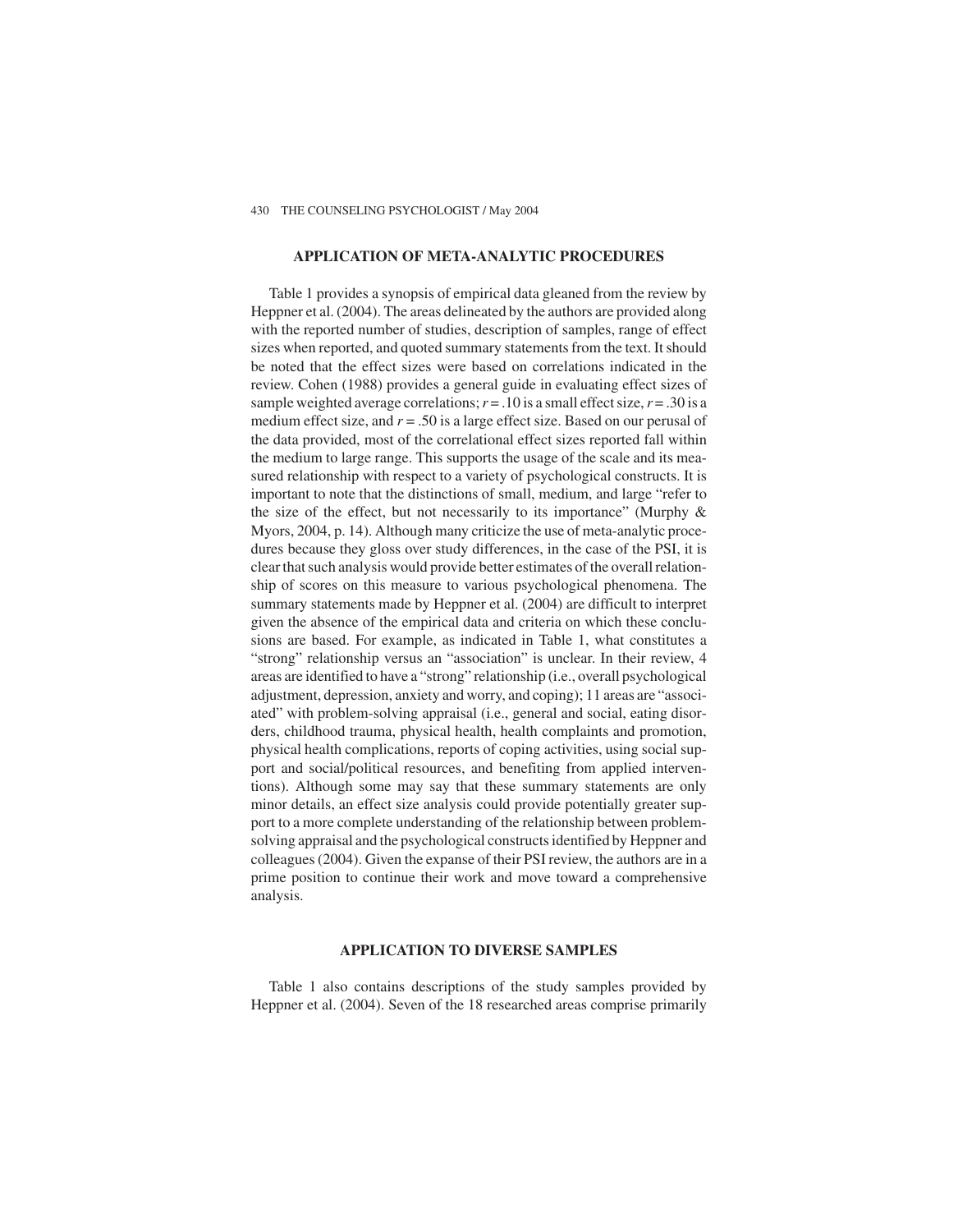|                              | Number of       |                                                                    | Range of                   |                                |
|------------------------------|-----------------|--------------------------------------------------------------------|----------------------------|--------------------------------|
| Area                         | <b>Studies</b>  | Samples                                                            | Effect Sizes               | Summary Statements             |
| Psychological adjustment     | Ě               | Ĕ                                                                  | ž                          | 'strong association''          |
| General and social           | $\overline{24}$ | Primarily White college students; Afri-                            | None reported              | "well-established association" |
|                              |                 | can American (2); Canadian (1)                                     |                            |                                |
| Depression                   | 35              | Wide range of populations; Turkey (1);                             | $.30-.60(23); .41-.67(8)$  | 'very strong empirical         |
|                              |                 | South Africa (2); Canadian (1); Chi-                               |                            | support"                       |
|                              |                 | nese (1); college students (8)                                     |                            |                                |
| Hopelessness and suicidality | $\overline{c}$  | College students (4); special/non-clinical .47-.62 (Hopelessness); |                            | 'problem-solving appraisal is  |
|                              |                 | $(2)$ ; clinical $(6)$                                             | .11-.43 (Suicide Ideation) | a significant predictor"       |
| Anxiety and worry            | 9 (Anxiety);    | Predominantly White college students                               | .45-.51 (trait anxiety); . | "strong relationship"          |
|                              | 5 (Worry)       | $(7)$ ; Turkish $(1)$                                              | 35-.42 (state anxiety)     |                                |
| Alcohol use/abuse            |                 | College students (5); inpatient alcoholics                         | ž                          | "suggest more complex          |
|                              |                 | $\widehat{z}$                                                      |                            | relationships"                 |
| Eating disorders             |                 | U.S. (2) and Italian (1) samples of                                | ž                          | "associated"                   |
|                              |                 | women                                                              |                            |                                |
| Childhood adjustment         |                 | Culturally diverse U.S. women (1);                                 | Ž                          | "may be related"               |
|                              |                 | Black South African women (1); all                                 |                            |                                |
|                              |                 | mothers or dyads                                                   |                            |                                |
| Childhood trauma             |                 | ACA and non-ACA college students (2);                              | ž                          | 'may be associated"            |
|                              |                 | adolescent incest victims (1); adult                               |                            |                                |
|                              |                 | women sexually abused and                                          |                            |                                |
|                              |                 | nonabused (1)                                                      |                            |                                |
| Instrumentality and          |                 | $\widetilde{\Xi}$                                                  | ž                          | "more complex relationships"   |
| expressiveness               |                 |                                                                    |                            |                                |
| Physical health              | At least 13     | Ĕ                                                                  | Ĕ                          | "associated"                   |
|                              |                 |                                                                    |                            | (continued)                    |

TABLE 1: Effect Sizes for Studies on the Problem Solving Inventory (PSI) as Reported by Heppner, Witty, and Dixon (2004) **TABLE 1: Effect Sizes for Studies on the Problem Solving Inventory (PSI) as Reported by Heppner, Witty, and Dixon (2004)**

431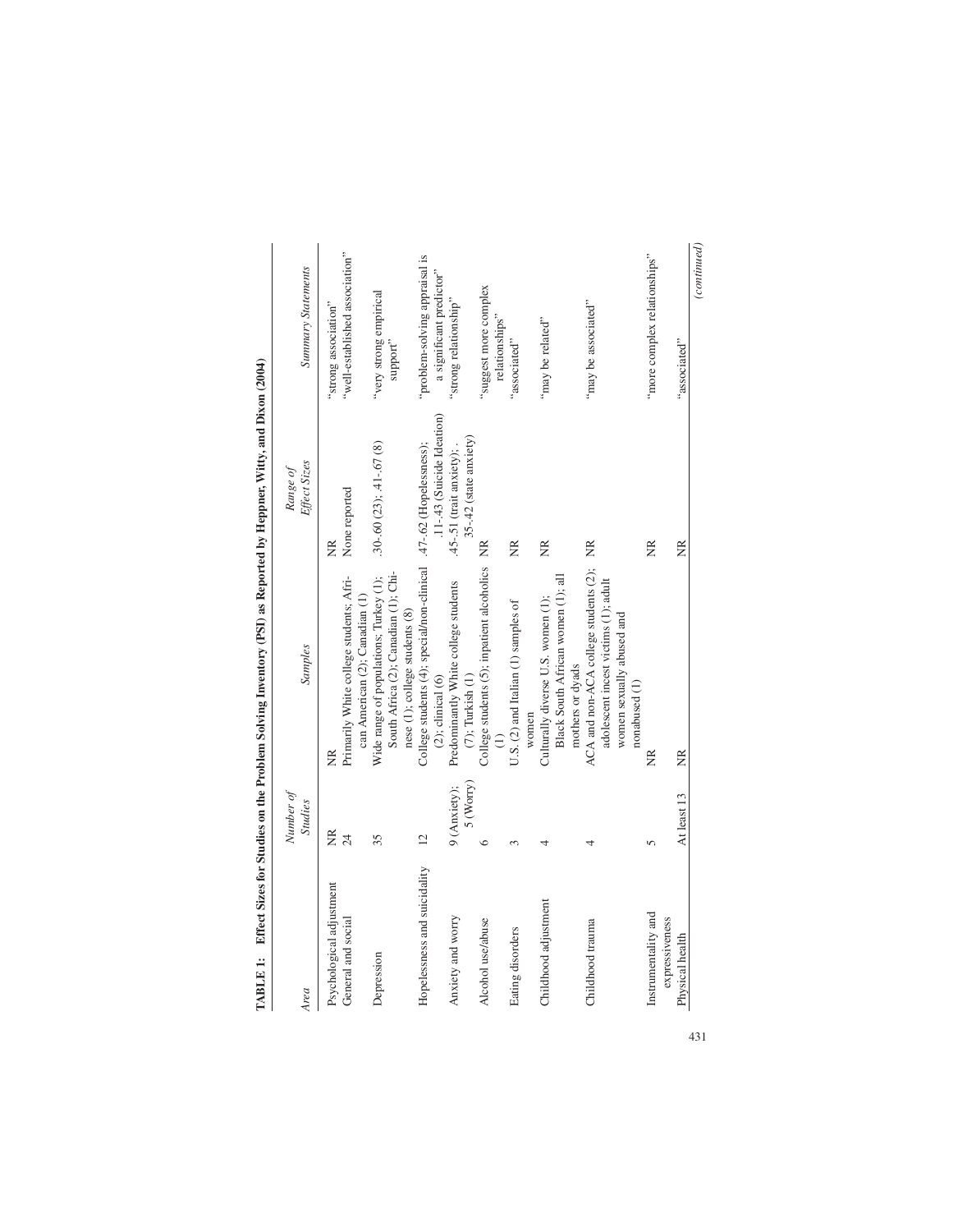432 **TABLE 1 (continued)**

| Area                                                       | Number of<br><b>Studies</b> | Samples                                                                                        | Effect Sizes<br>Range of                          | <b>Summary Statements</b>                                                      |
|------------------------------------------------------------|-----------------------------|------------------------------------------------------------------------------------------------|---------------------------------------------------|--------------------------------------------------------------------------------|
| Health complaints and<br>promotion                         | $\infty$                    | Rural adolescent women (1)                                                                     | Ĕ                                                 | "associated," "related"                                                        |
| Physical health complications                              |                             | Patients in a medical setting                                                                  | Ĕ                                                 | "associate" the Approach-<br>Avoidance style with                              |
| Traumatic brain injury (TBI)                               |                             | TBI adults and noninjured adults (3)                                                           | $d = -90$ (differentiated TBI<br>from normal) (1) | PSI was "the most successful<br>measure to differentiate<br>health outcomes    |
|                                                            |                             |                                                                                                |                                                   | [and] the best predictor of<br>brain injured adults from<br>non-injured adults |
| Coping                                                     | $\widetilde{\Xi}$           | $\frac{1}{2}$                                                                                  | Ĕ                                                 | community integration"<br>"strongly associated"                                |
| Hypothetical or laboratory<br>problem solving              |                             | Teacher trainees (2)                                                                           | .46 (numbers of errors and<br>avoidance scores)   | "there does seem to be a<br>relationship"                                      |
| Reports of coping activities                               | 12                          | racial/ethnic minorities (1); Canadian<br>Primarily White college students; U.S.<br>adults (1) | Ĕ                                                 | "well established association"<br>$\frac{1}{2}$                                |
| Help seeking and using help-<br>ing resources              | $\widetilde{\Xi}$           | ž                                                                                              | Ĕ                                                 | Ĕ                                                                              |
| Help seeking from university<br>resources                  |                             | Predominantly White college samples in<br>the Midwest                                          | Ĕ                                                 | "seems to be related to some<br>aspects"                                       |
| social/political resources<br>Utilizing social support and |                             | Spinal cord injured adults (1)                                                                 | g                                                 | "appears to be linked"<br>"associated related,"                                |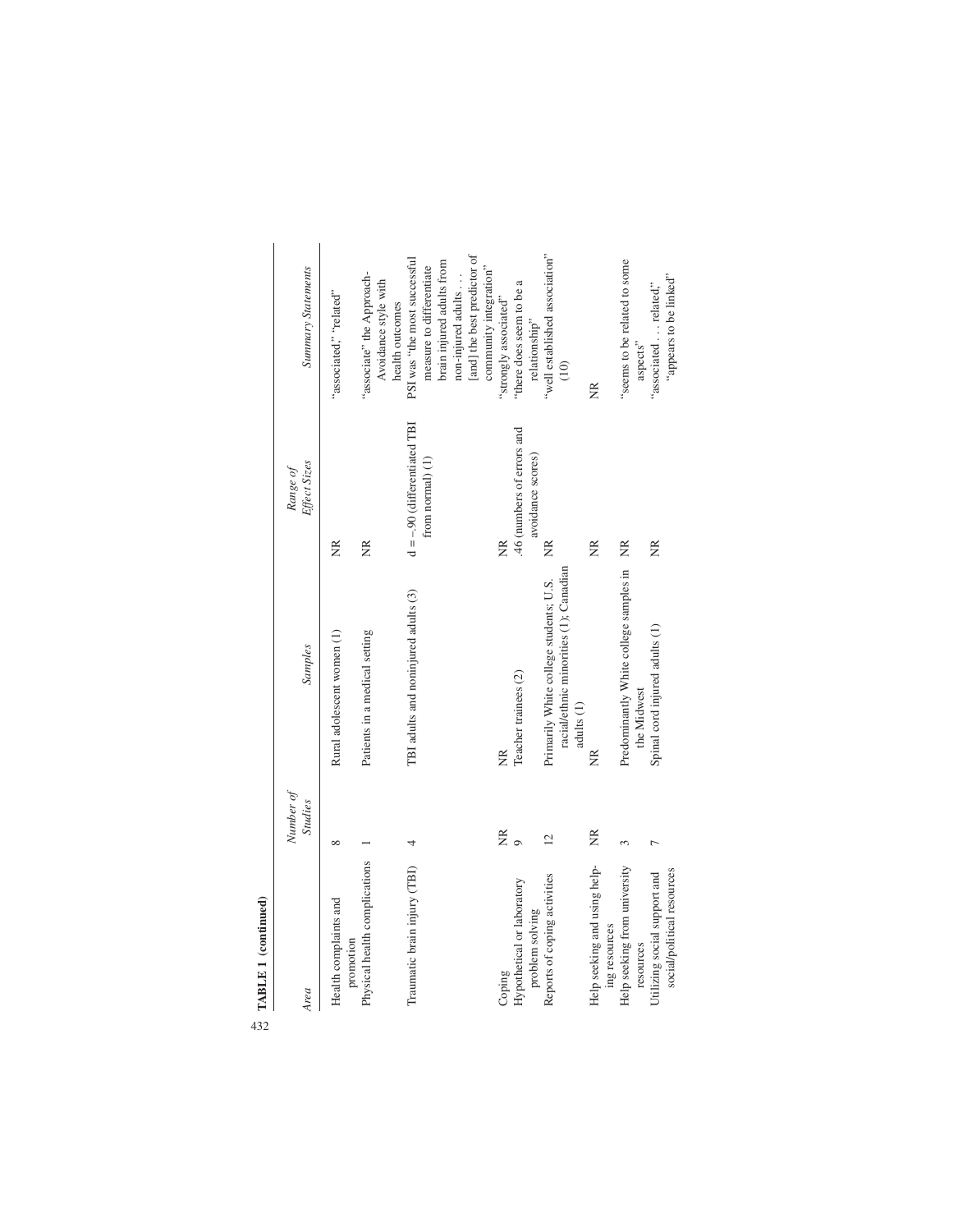| Benefiting from applied<br>interventions                                               |    | adults; family caregivers of stroke<br>Primarily White college students and                                          | ž                                                                             | "associated"                                                                                                                                  |
|----------------------------------------------------------------------------------------|----|----------------------------------------------------------------------------------------------------------------------|-------------------------------------------------------------------------------|-----------------------------------------------------------------------------------------------------------------------------------------------|
| Educational and vocational<br>issues                                                   | XR | survivors (1)<br>ž                                                                                                   | ž                                                                             | ž                                                                                                                                             |
| Intelligence, academic ability,<br>educational level, and age<br>academic performance, |    | Ž                                                                                                                    | -.31-.15 (intelligence and<br>$-.34$ (education level)<br>academic aptitude); | was not found to be signif-<br>icantly related to measures<br>'problem-solving appraisal<br>of intelligence and aca-<br>demic aptitude but is |
| Career planning and decision<br>making                                                 |    | applicants to medical school (1); sec-<br>Predominantly racial/ethnic minority<br>ondary public school in Jordan (1) | ž                                                                             | related to test anxiety, edu-<br>cation level, and age"<br>"related"                                                                          |

NOTE = NR = not reported;  $ACA = American \text{ Commission}$ . NOTE = NR = not reported; ACA = American Counseling Association.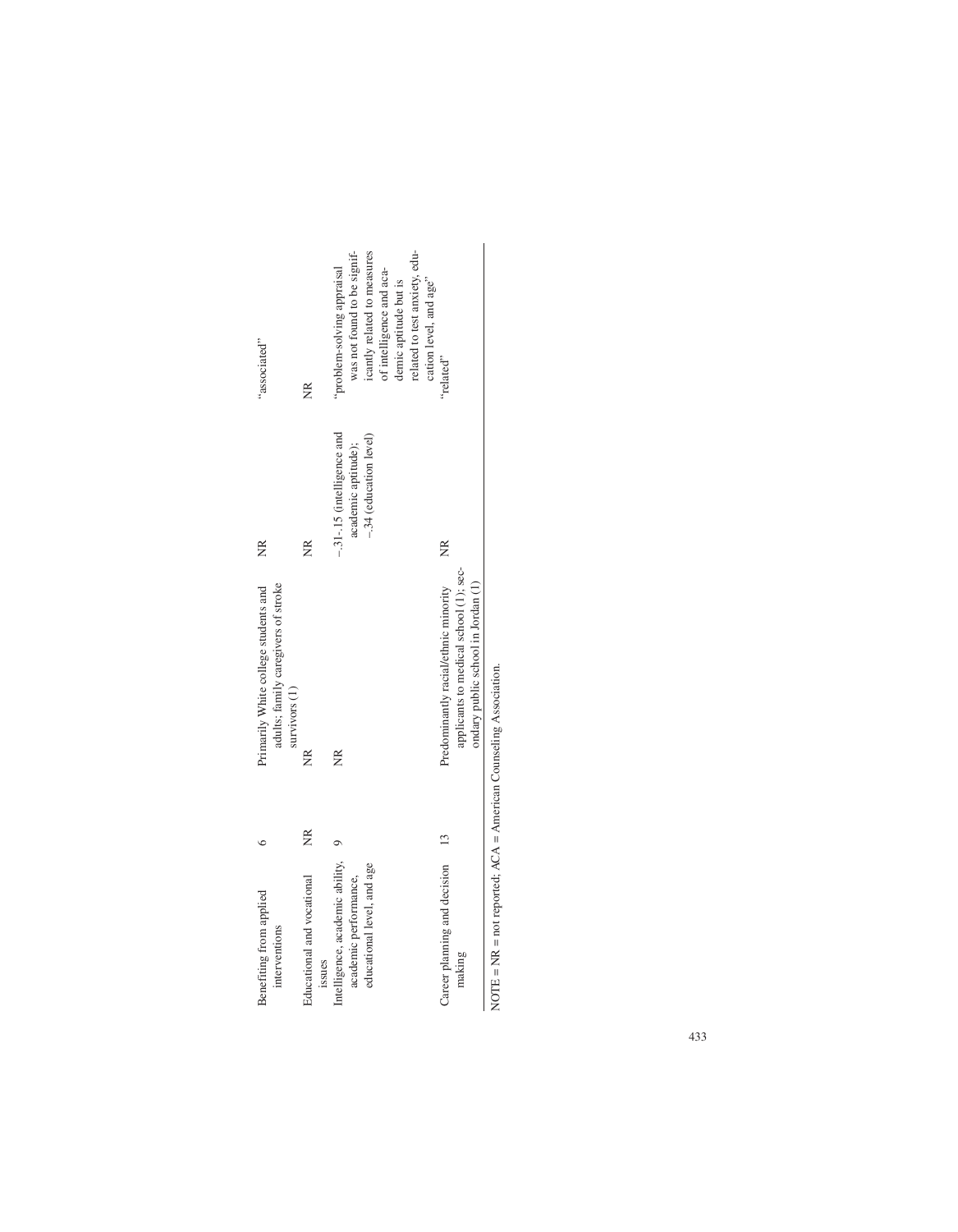#### 434 THE COUNSELING PSYCHOLOGIST / May 2004

studies of college students. Although this is not unusual in the psychological arena, the use of samples of convenience (i.e., those easily accessible to researchers) constitutes a significant limitation. Camp (1989-present) and LoBello (1989-present) both comment in their critiques of the PSI on the need for larger and more diverse (i.e., nonstudent) samples to increase the adequacy of the normative data. In addition, as the authors note, many of the samples were also predominantly White. Thus, Heppner et al. (2004) express caution in applying these findings to diverse populations. It would be helpful to conduct studies using the PSI with racially/ethnically marginalized groups and noncollege populations. In addition, socioeconomic status and sexual orientation should also be considered in future research.

Heppner and colleagues (2004) also present important cultural issues to consider in conducting future research. They point out, for example, that Asians may undervalue their own problem-solving effectiveness because of the value they place on humility. It should be noted that an array of factors including acculturation and educational level may influence this value.

There is a need for a better understanding of the psychometric properties and application of the PSI to racially and ethnically diverse groups. In the following sections, we discuss racial and ethnic identity, independence/individuation, contextual factors, and gender as areas where further exploration may be pursued.

#### **Racial and Ethnic Identity**

Heppner et al. (2004) report that in studies that examined the relationship between problem-solving appraisal and general indices of psychosocial adjustment, only one study addressed racial identity (i.e., Neville, Heppner, & Wang, 1997). That study's findings indicate that perceived ineffective problem solvers (as measured by the PSI) also appear to be less adjusted on measures assessing racial identity statuses among an African American sample. This finding provides evidence of a more complex relationship between racial identity and problem solving.

Examining the relationship between the PSI and ethnic identity may yield important information. For example, one may look at bicultural and biracial populations to see whether problem-solving appraisal is related to ethnic identity stages or statuses. Understanding how problem-solving appraisal relates to ethnic identity may help us gain clarity on issues related to identity negotiation. Biracial and bicultural populations may at times have to make choices when they are presented with two or more competing cultural norms.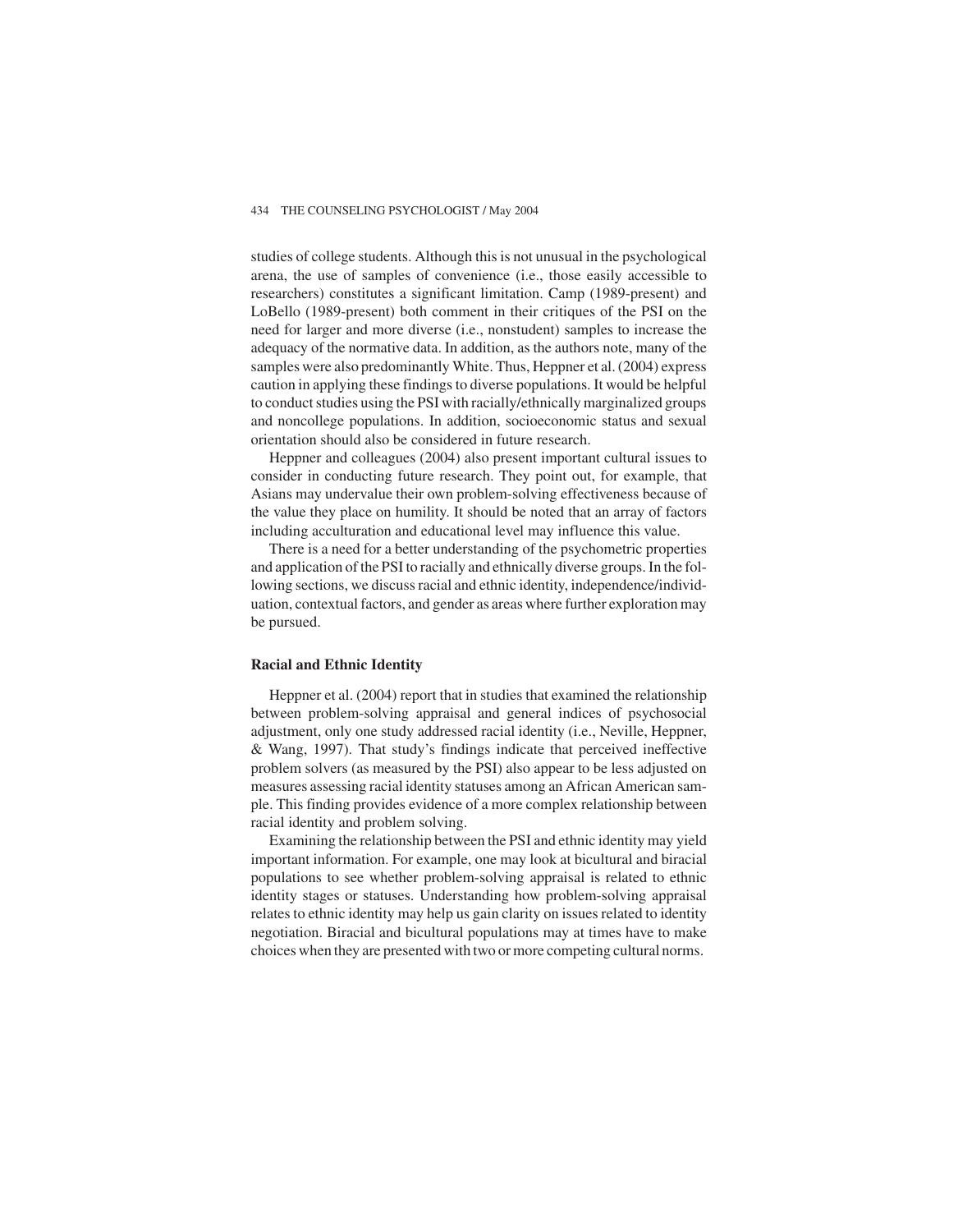#### **Independence and Individuation**

In the PSI manual, Heppner (1988) states, "The purpose of the Problem Solving Inventory (PSI) is to assess an individual's perceptions of his or her own problem-solving behaviors and attitudes" (p. 1). The PSI appears to assess perceptions of an independent and autonomous way of problem solving in which the individual makes a decision with his or her goals and interests primarily in mind and without the assistance of others (e.g., family and community). In some cultures, however, problem solving could be an interdependent phenomenon. Researchers have suggested that Asian cultures are less focused on independence and autonomy and instead emphasize interdependence and collectivism (Markus & Kitayama, 1991). In Asian cultures, for example, decision making may be done collectively through consultation with others, and therefore, problem-solving would not be autonomous. At times, individuals also make decisions based on their position in a familial and societal hierarchy. If we assess problem-solving appraisal through the PSI with its current scoring and without taking into account cultural issues involved in psychological development, we could be incorrectly gauging individuals' perception of their own problem solving. In the example of Asians, we would be interpreting high PSI scores as negative problem-solving (they perceive themselves as ineffective problem solvers) when that may in fact not be the case. For example, the study by Fraser and Tucker (1997) suggests that perceived ineffective (as measured by the PSI) problem solvers report themselves to be less adjusted on measures assessing individuation from parents. Therefore, the question may come to mind, How would the PSI work in cultures where individuation from parents is not a goal in the same way that it is for some groups in the United States?

Similarly, issues of independent problem solving arise with respect to career planning and decision making. Many career development theories focus on the individual (Herr, 1987). These theories would not be an accurate conceptualization of work and career decision making for those whose core value is an interdependent self. In that case, individuals may not wish to plan and choose a career on their own. Instead, they may make these decisions in consultation with others. These individuals may not be thinking about the best career choice for themselves personally but rather would be focusing on the needs and desires of the family. For example, the career choice of Indian immigrants is heavily influenced, if not dictated, by the family (Segal, 1991).

Heppner (1988) reports, "The PSI reflects the individual's awareness and evaluation of his or her problem-solving abilities or style and thus provides a global appraisal of that individual as a problem solver" (p. 1). It is possible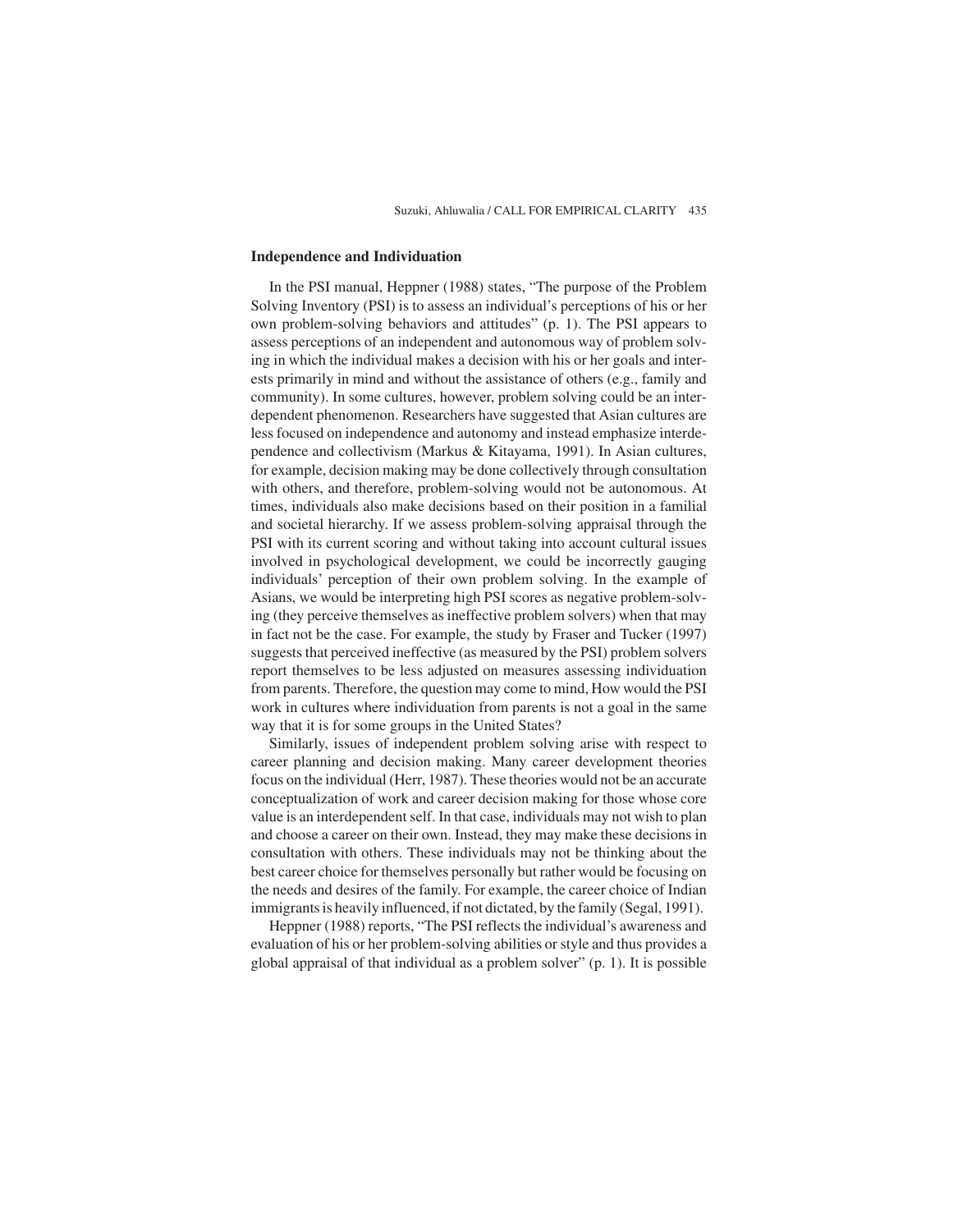#### 436 THE COUNSELING PSYCHOLOGIST / May 2004

the global appraisal that Heppner and colleagues (2004) discuss may not exist for members of particular cultural groups that favor a more collectivistic approach. Problem-solving appraisal for these groups may not be equivalent to the definition operationalized by the PSI measure.

#### **Contextual Factors**

Problem solving may be contextually based and difficult to assess with a quantitative measure alone. In their review, Heppner and colleagues (2004) discuss the possible utility of qualitative research in helping to better understand problem solving. What a person's ascribed role is and how that individual might function in one setting may be different from how they might function in another setting. Thus, an individual's style of problem solving may change based on the situation.

One contextual factor identified by Heppner et al. (2004) relates to problem-solving appraisal and coping. It would be important to understand how racial issues unfold in problem-solving appraisal and coping activities. The authors allude to a possible relationship between race and problem-solving appraisal when examining and developing more complex models of human adjustment. They make specific reference to the pervasive environmental demand of racism and note that problem-solving appraisal could be applied to dealing with such contextual demands. We support the authors' recommendation that such research might also address the point at which it is adaptive to recognize the limits of one's problem-solving appraisal (e.g., individual vs. collective problem solving). An example would be an African American man who faces continuous, systemic racism in his workplace and who may perceive his ability to problem solve as low and see himself as having no control in this situation. Because of race relations in the United States, his assessment may be accurate, and his low appraisal in itself might be a coping mechanism.

Another example of a potential contextual factor would be one's religious upbringing. The PSI research does not address religion and spirituality, and it is unclear how individuals from a community emphasizing a fate-based worldview would score on the PSI. It would be of interest to study whether religious orientation would influence one's problem-solving appraisal. For example, if someone has a fate orientation and believes that God has a plan, this individual may "defer" problem solving to God and may not have positive perceptions of his or her problem-solving ability.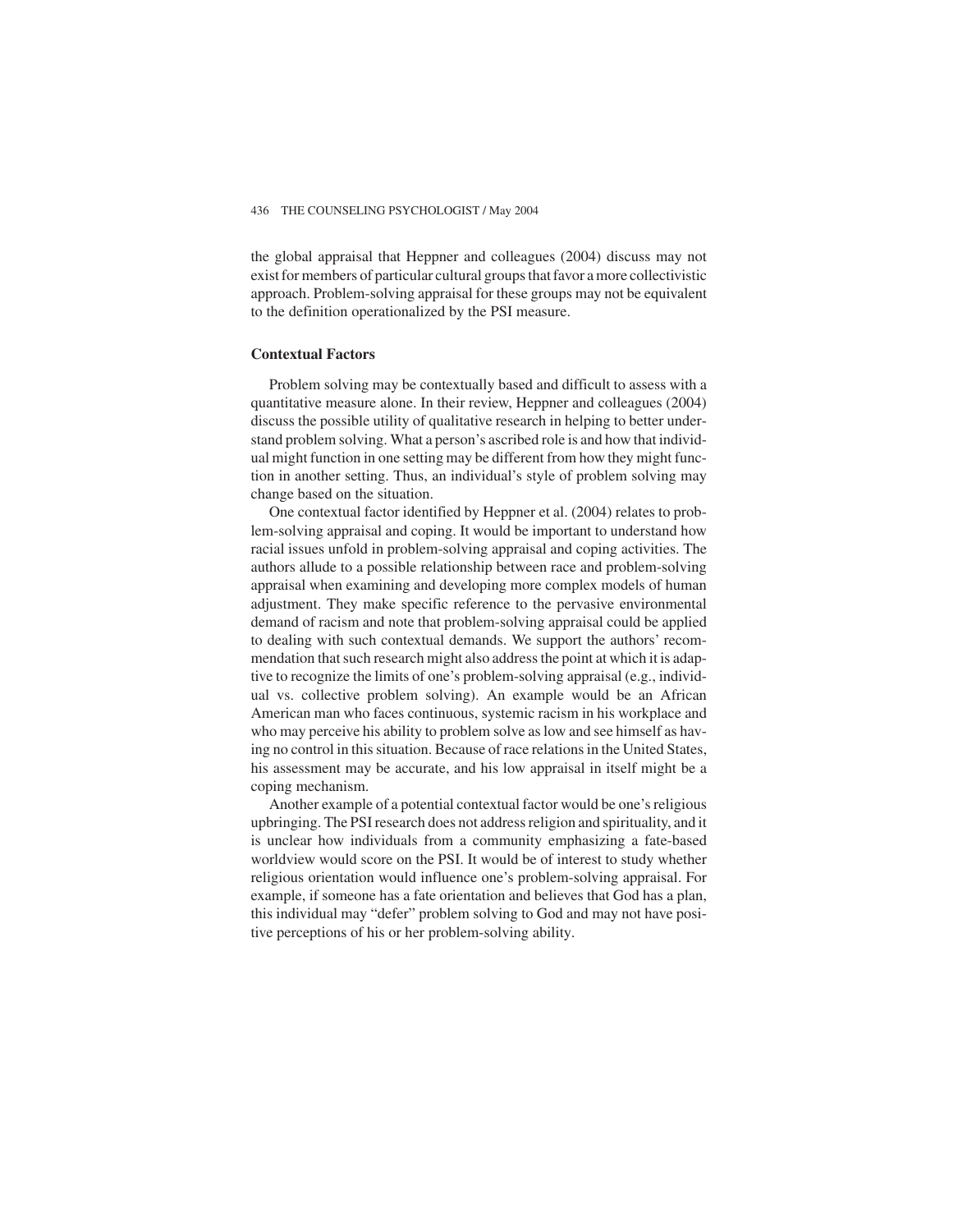#### **Gender**

It is important to note that the concerns with respect to diversity (i.e., individualism vs. collectivism, interdependence, context, etc.) may also apply to problem-solving appraisal and gender differences. Many researchers would say that while men may have an autonomous self, women's ways of being and relating are more interconnected (Gilligan, 1982; Jordan, Kaplan, Miller, Stiver, & Surrey, 1991). These gender differences may then affect how one perceives problem-solving appraisal. Heppner and colleagues (2004) reviewed the gender-related personality variables of instrumentality (agency, self-efficacy, and assertiveness) and expressiveness (nurturing, caring, and understanding others) as defined by Spence (1991). Problem solving was associated with instrumentality in all five of the studies. For expressiveness, the findings were mixed. Based on these initial findings, further study of gender issues is indicated. In addition, the racial and ethnic demographics for these gender studies were not reported. Heppner and colleagues did not address the potential interaction between gender and race/ethnicity with respect to problem-solving appraisal.

#### **CONCLUSION**

We commend the authors of this Major Contribution for creating such an extensive review of research on the PSI for the past 2 decades. The literature suggests that it is a valuable tool and that performance on the PSI can be related to diagnosis, treatment, and service delivery to address a variety of psychological problems. In understanding how to best use the measure, it would be helpful to conduct a meta-analysis that systematically summarizes findings obtained across studies. Furthermore, to better understand the effectiveness of the PSI, researchers must make efforts to conduct studies with populations beyond those of convenience (i.e., college students). Concerted efforts must also be made to include research participants from diverse racial and ethnic backgrounds. Examining performance on the PSI in relation to racial and ethnic identity, to cultures that emphasize collectivistic and interdependent norms of behavior, and to various environmental and contextual factors appears to be a promising direction for future research.

#### **REFERENCES**

Camp, C. J. (1989-present). Review of the Problem Solving Inventory. Eleventh mental measurements yearbook. Retrieved December 10, 2003, from http://spweb.silverplatter.com/waldo?